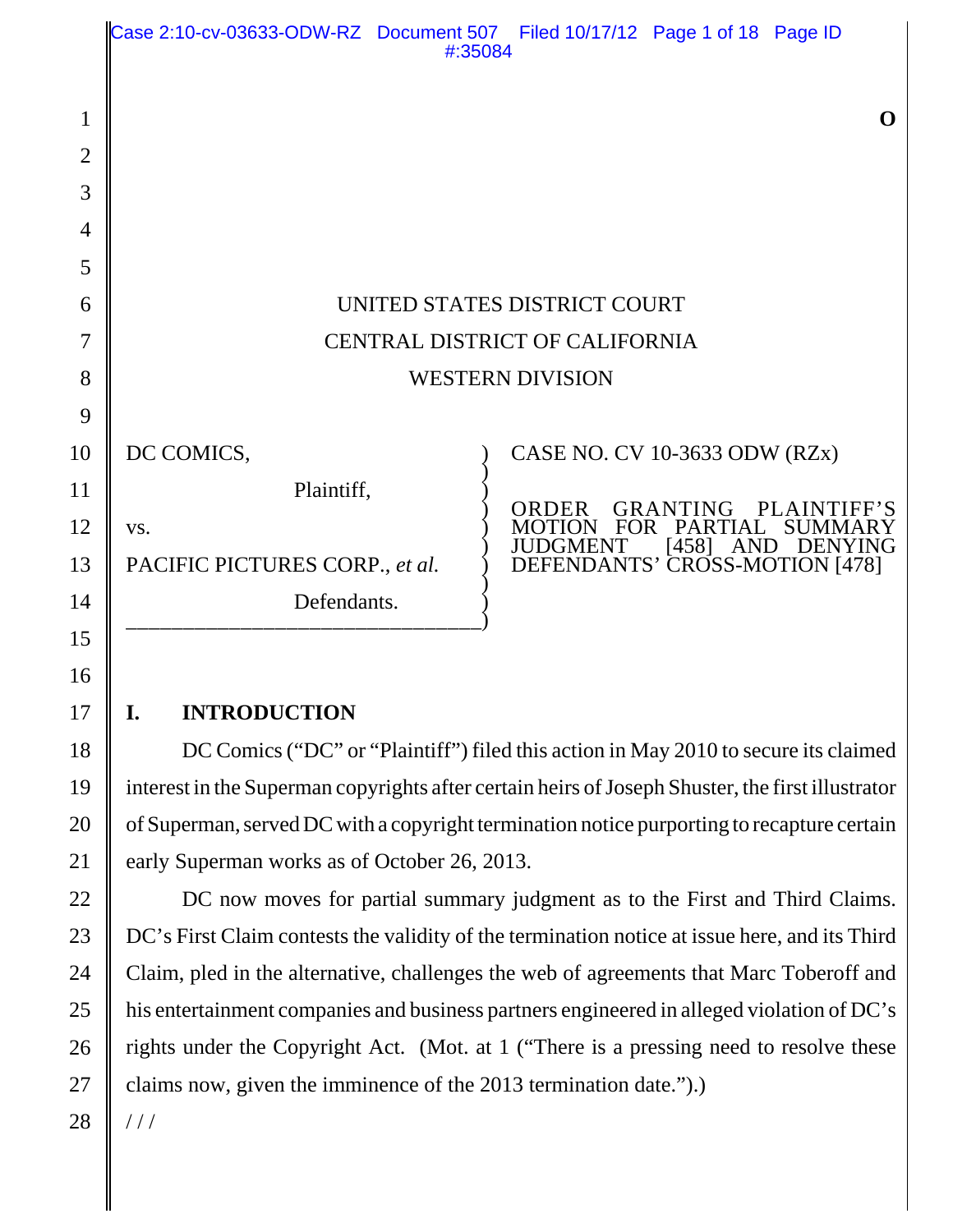# **II. FACTS**

1

2

3

4

5

6

7

8

9

10

11

12

13

14

15

16

17

18

19

20

21

22

23

 Semantic quibbles aside, the following facts are undisputed. On March 1, 1938, Jerome Siegel and Joseph Shuster assigned to DC the "exclusive right to the use of the [Superman] characters and story." (UF 3.) "Action Comics #1 ('AC#1'), published on April 18, 1938, with a cover date of June 1938, featured an adapted version of Siegel and Shuster's Superman story." (UF 4.) Defendants purport to, but do not actually dispute this fact by arguing "AC #1 did not feature an 'adapted version of Siegel and Shuster's Superman story.' Siegel and Shuster reformatted their prior Superman story from a newspaper format to a magazine format." (Id.) All the same, after AC#1 was published, Siegel and Shuster continued to supply DC with draft Superman material pursuant to work-for-hire agreements. Siegel and Shuster were compensated for their work in royalties and bonuses, both of which increased with Superman's success. (UF 5.)

By 1941, the Saturday Evening Post reported that Siegel and Shuster stood to make over \$2 million (in today's dollars) in the next year alone. (UF 6 ("All present day dollar amounts were calculated using the Bureau of Labor Statistics' online inflation calculator, available at: http://www.bls.gov/data/inflation\_calculator.htm/.").) In 1947, Siegel and Shuster sued DC in New York to invalidate the 1938 assignment. The court found that the 1938 assignment granted all Superman rights to DC. In 1948, the parties entered into a stipulated judgment pursuant to which Siegel and Shuster acknowledged that the 1938 assignment granted DC all rights in Superman. (UF 7.)

In a 1975 agreement, DC provided Siegel and Shuster with (in today's dollars) lump sums of \$75,000 each, lifetime annual payments of \$80,000 each per year, survivor payments to their heirs, and insurance coverage, as well as "credits" on new Superman works. Siegel and Shuster acknowledged that DC owned all Superman-related copyrights. (UF 8.) Defendants argue DC does not disclose its financial assumptions for its calculation (though provided earlier), contending instead that the 1975 agreement called for "monthly payments of  $$20,000...$  and a lump sum payment of  $$17,500."$  (Id.)

28 / / /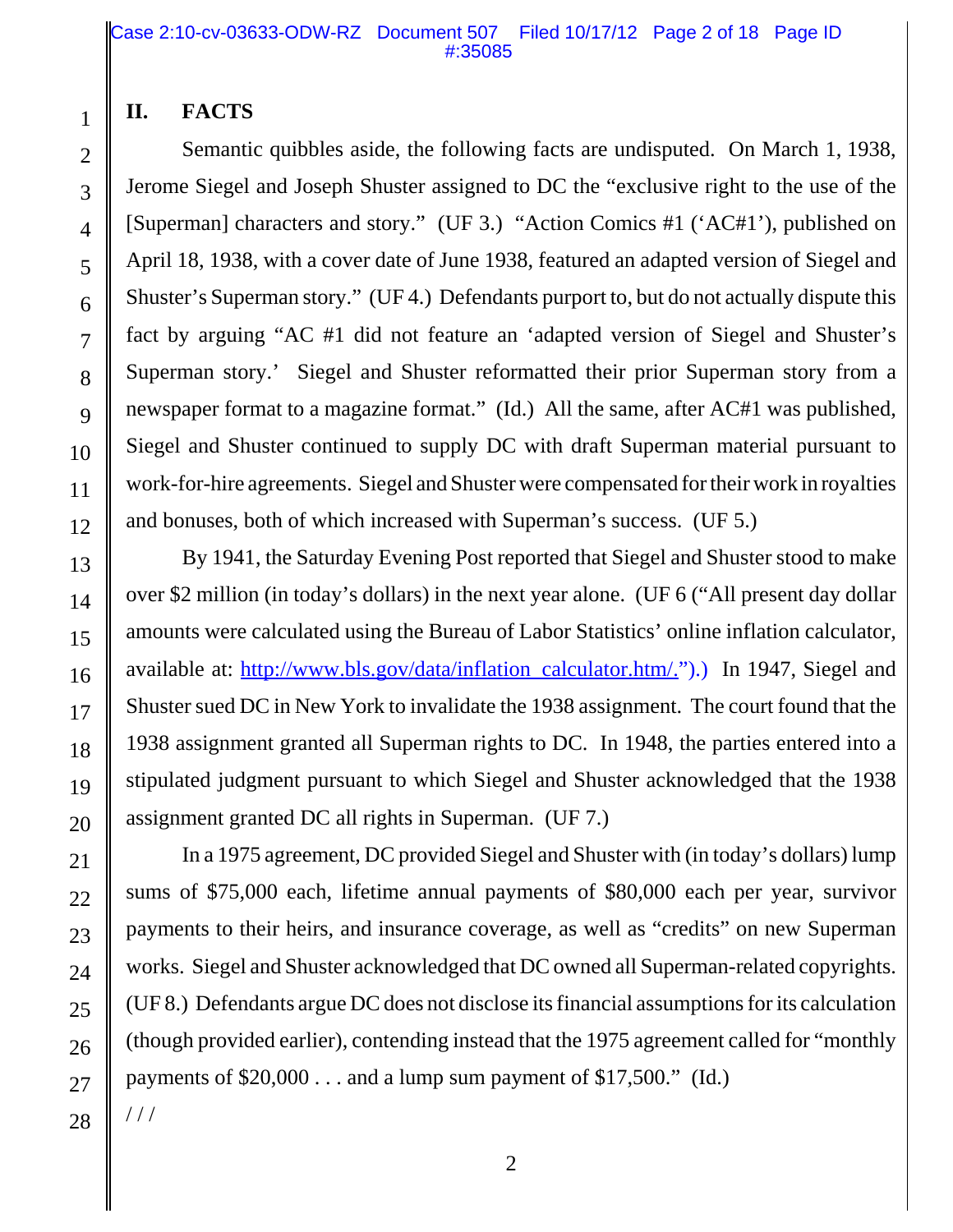## Case 2:10-cv-03633-ODW-RZ Document 507 Filed 10/17/12 Page 3 of 18 Page ID #:35086

DC has voluntarily increased the annual payments; made periodic cost-of-living adjustments; given special bonuses; and paid to have Siegel, Shuster, and their families travel to Superman-related events. (UF 9.) All told, the Siegels and Shusters have been paid over \$4 million under the 1975 agreement, not including medical benefits or bonuses. (UF 10.) Shuster passed away on July 30, 1992. (UF 12.)

Shuster had no wife or child, and his will named his sister, Jean Peavy, as sole beneficiary and executrix of his estate. (UF 13.) Defendants dispute this, arguing the statement "omits that Shuster's will named Mark Warren Peary, Jean's son, as beneficiary in the event Jean predeceased him and omits that the will states: 'In the event that my sister is for any reason unable or unwilling to act as executrix hereof, I nominate and appoint Mark Warren Peary to act as executor.'" (Opp'n UF.) On August 17, 1992, Jean filed an affidavit in California state court identifying herself as Shuster's "successor" and sole heir and requesting that certain property "be paid, delivered or transferred to her." (UF 14.)

Four days after filing her affidavit in state court, Jean wrote to DC, identifying herself as "heir to [Joeseph Shuster's] Will" and asking DC to pay Shuster's "final debts and expenses." (UF 15.) Defendants attempt, but again fail to dispute this fact by pointing out that Jean actually stated " [a]ny help that Time Warner could give to the family of Joe Shuster to pay his final debts and expenses would be warmly appreciated." (Opp'n UF.) DC offered to cover Joe's debts and increase survivor payments to his brother Frank from \$5,000 to \$25,000 per year. (UF 16; Petrocelli Decl. Exh. 24.)

On September 10, 1992, Frank sent a letter to DC's then-Executive Vice President, Paul Levitz, stating he was "extremely pleased" with the increased payments and asking, after "discuss[ing] this good news with [Jean]," that payments be made directly to Jean, who would "send [Frank] whatever money [he] wanted as a gift which would not be taxable to [him]." Frank asked if he and Jean could meet with Levitz in New York to discuss the issue. (UF 17.) Defendants' sole objection to this fact is that it misleadingly fails to include subsequent correspondence. (Opp'n UF.)

/ / /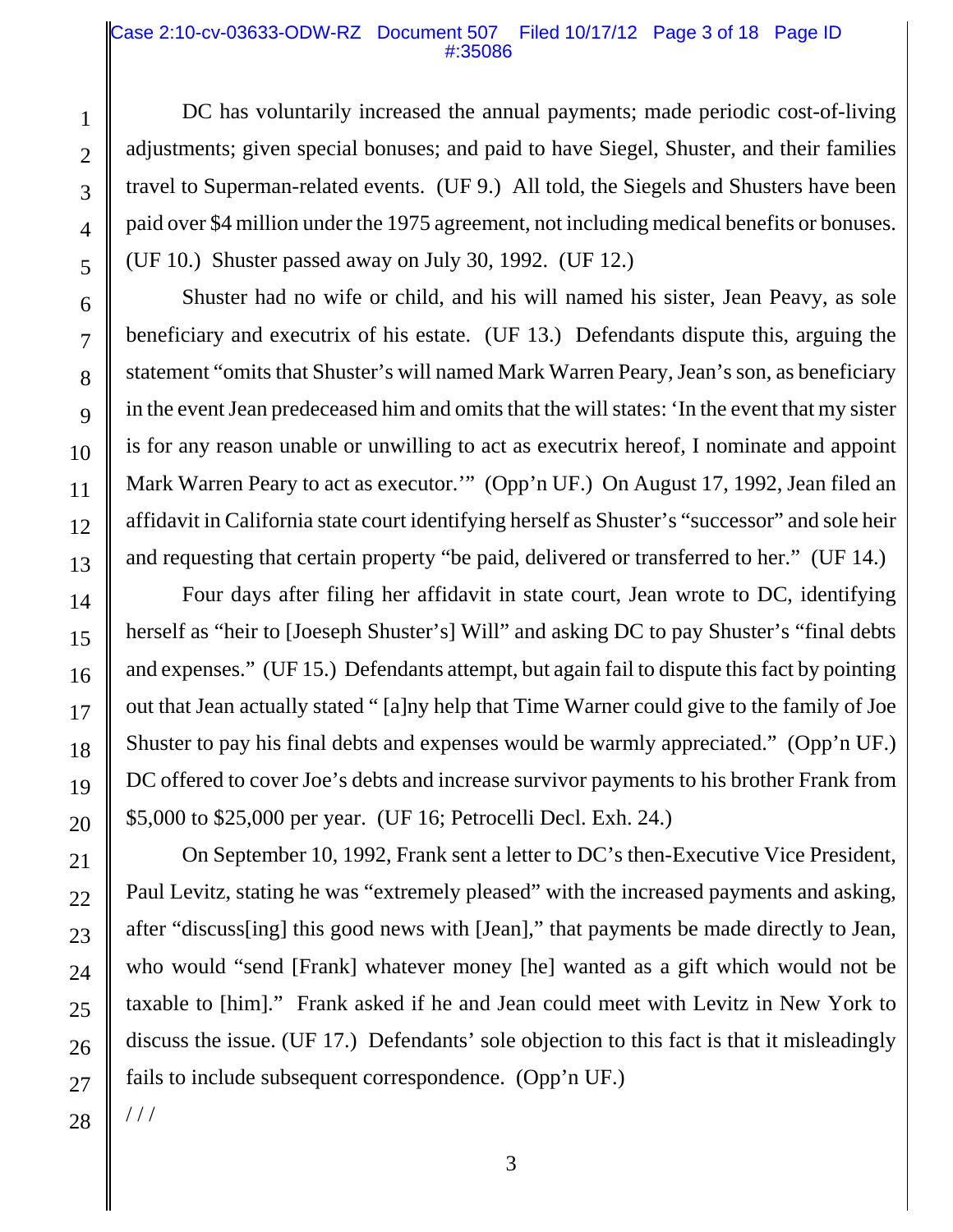## Case 2:10-cv-03633-ODW-RZ Document 507 Filed 10/17/12 Page 4 of 18 Page ID #:35087

Paul Levitz dealt with many authors and heirs during his decades as president of DC. When DC agreed to grant an author or heir's request for additional money, Levitz would give them this admonition: "this agreement would represent the author/heir's last and final deal with DC, and would fully resolve any past, present, or future claims against DC." Levitz reiterated this admonition to Frank and Jean in 1992, who confirmed they understood and agreed. (UF 18.) The parties executed an agreement on October 2, 1992 under which DC would cover Shuster's debts and pay Jean \$25,000 a year for the rest of her life. In exchange, Jean and Frank re-granted all of Shuster's rights to DC and vowed never to assert a claim to such rights. (UF 19; Petrocelli Decl. Exh. 24.)

Over the next decade, DC maintained good relations with the Shusters, and Jean and Paul Levitz corresponded regularly. In the close-to-60 letters back and forth between Paul and Jean, Jean thanked DC for its generosity, reaffirmed the 1992 agreement, and requested bonus payments in excess of those required. (UF 20.) Defendants contend that, over this decade, Jean expressed displeasure at the amount and form of her payments and requested changes. (Opp'n UF.) In a 1993 letter, Jean confirmed she would "stick to our bargain" and not attempt "to reclaim the Superman copyright," but asked for an increase in payments "plus a yearly increment to account for inflation." (UF 21.) Defendants contend "Jean stated that at the present time 'Frank and I are not planning to reclaim the Superman copyright.' [And]: 'We believe we have a right to expect that you will be fair with us as well and will grant our request for increased payment. We will stick to our bargain which we signed, dated as of October 1, 1992'" (Opp'n UF.)

In 1999, Congress amended the copyright statute to grant additional statutory heirs termination rights under 17 U.S.C. § 304(d). Upon learning that Jerry Siegel's heirs had served a copyright termination notice on DC, Jean reiterated her commitment "to honor" the 1992 Agreement, and again asked for a bonus:

I have learned from the Internet that Joanne Siegel has filed a copyright claim for Superman. I want you to know that I intend to continue to honor our pension agreement. I would, however, appreciate a generous bonus for this year as you had done many times in the past.<br>(UF 22.)

28

1

2

3

4

5

6

7

8

9

10

11

12

13

14

15

16

17

18

19

20

21

22

23

24

25

26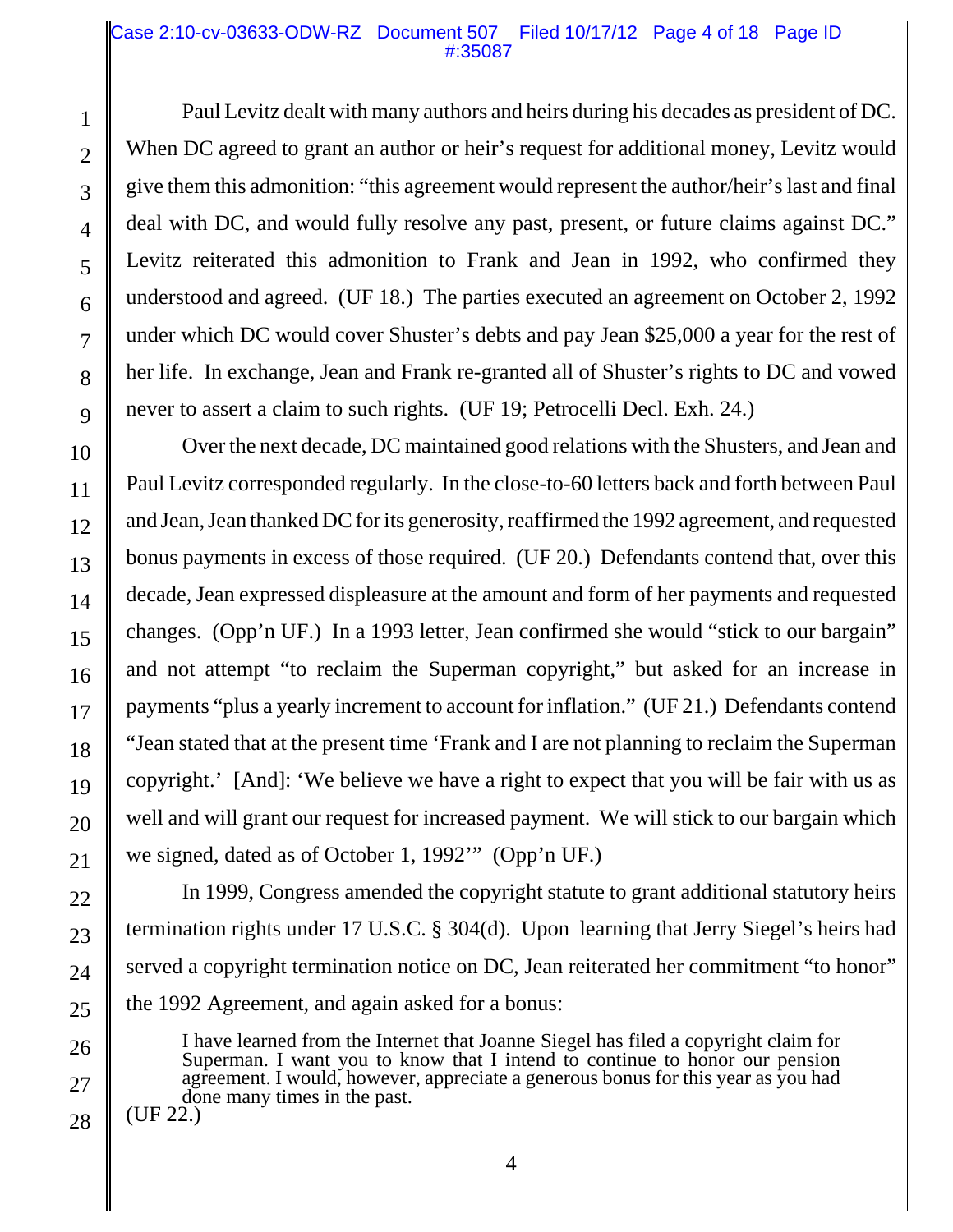## Case 2:10-cv-03633-ODW-RZ Document 507 Filed 10/17/12 Page 5 of 18 Page ID #:35088

In 1993, 1994, 1995, 1996, 1998, 1999, 2000, and 2001, DC provided additional bonuses to Jean, ranging from \$10,000 to \$25,000. (UF 23.) In one instance when Jean asked for a bonus, DC made clear its position that Jean had no legal right to make such requests, but would pay her a bonus anyway, for which she thanked DC. (UF 24.) Jean's 50-year-old son, Mark Warren Peary (born Peavy) testified that Jean was of sound mind when she sent these letters to DC. (UF 26.) Mark Peary, Jean's doctor, and Jean's daughter all testified that, after "suffer[ing] a debilitating stroke in May of 2009," Jean has aphasia, and has difficulty communicating and "understand[ing] what people are saying." (UF 27.) On November 7, 2003, Mark Warren Peary (as substitute executor of the Shuster estate) served on DC a notice of termination of the prior grants of Shuster's Superman copyrights. (*See* Petrocelli Decl. Exh. 37.) Other facts shall be discussed as necessary.

# **III. DISCUSSION**

As to its First Claim, DC seeks a declaration that the "Shuster Termination Notice [is] invalid." (First Amended Complaint "FAC", Docket No. 49 ¶¶ 106–34. DC argues it is entitled to summary judgment on three grounds: (1) "The 1992 Agreement Bars the Shusters from Pursuing Termination[;]" (2) "The Shusters Lack the Majority Interest Necessary to Terminate" because they assigned 50% of their putative rights to Pacific Pictures; and (3) "There Is No Statutory Basis for the Shusters to Terminate, given that Joe Shuster had no statutory heir under the Copyright Act when he died." (Mot. at 9.) "DC's Third Claim, pled in the alternative, alleges that the Pacific Pictures Agreements and 2008 consent agreement improperly restrict the Shuster heirs' ability to enter into agreements with DC, in violation of  $\S 304(c)(6)(D)$  of the Copyright Act." (Id.)

# *1992 Agreement*

The Copyright Act provides a termination right for the prior grant of a copyright transfer or license *only if* the grant was made *prior* to January 1, 1978. 17 U.S.C. § 304(d). Our inquiry begins, then, with whether the 1992 Agreement superseded "Joseph Shuster's key 1938 Grant and subsequent Superman grants[,]" as Defendants put it. (Opp'n at 12.)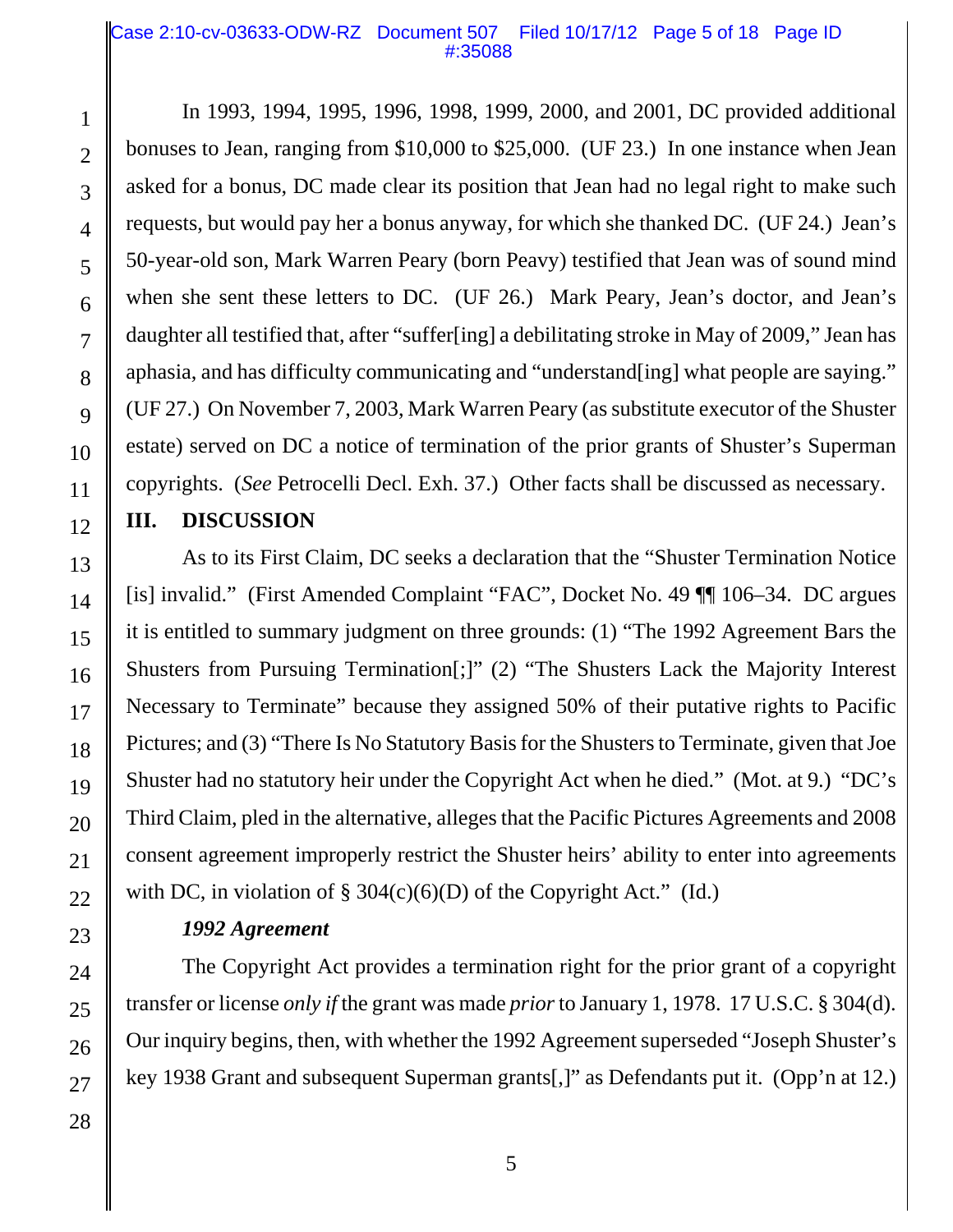|                | Case 2:10-cv-03633-ODW-RZ Document 507 Filed 10/17/12 Page 6 of 18 Page ID<br>#:35089                                                                                                                                                                      |  |
|----------------|------------------------------------------------------------------------------------------------------------------------------------------------------------------------------------------------------------------------------------------------------------|--|
| 1              | DC argues the 1992 agreement between DC and Jean Shuster Peavy and Frank                                                                                                                                                                                   |  |
| $\overline{2}$ | Shuster – Joseph's siblings – bars the Shusters from exercising their statutory termination                                                                                                                                                                |  |
| 3              | rights. (Mot. at 10.) That agreement provides, in pertinent part:                                                                                                                                                                                          |  |
| $\overline{4}$ | We [DC] ask you to confirm by your signatures below that this agreement fully                                                                                                                                                                              |  |
| 5              | <i>settles all claims</i> to any payments <i>or</i> other rights <i>or</i> remedies which you may have<br>under any other agreement or otherwise, whether now or hereafter existing                                                                        |  |
| 6              | <i>regarding any copyrights, trademarks, or other property right in any and all work</i><br>created in whole or in part by your brother, Joseph Shuster, or any works based                                                                                |  |
| $\overline{7}$ | thereon. In any event, you now grant to us any such rights and release us, our<br>licensees and all others acting with our permission, and covenant not to assert any<br>claim of right, by suit or otherwise, with respect to the above, now and forever. |  |
| 8              | (SUF 19; Petrocelli Decl. Exh. 24 (emphasis added).)                                                                                                                                                                                                       |  |
| 9              | As Defendants argued earlier in this litigation, New York law governs the 1992                                                                                                                                                                             |  |
| 10             | Agreement. (See Docket No. 191 at 4 n.6 (applying choice of law principles and                                                                                                                                                                             |  |
| 11             | concluding "New York law clearly applies"); Docket No. 333 at 21; see also Reply at 2                                                                                                                                                                      |  |
| 12             | (Defendants agree, "'whether [an] Agreement terminated and superseded [another],' is                                                                                                                                                                       |  |
| 13             | determined by governing state law – in this case, as in <i>Steinbeck</i> , 'New York law'"                                                                                                                                                                 |  |
| 14             | (quoting <i>Penguin Group (USA) Inc. v. Steinbeck</i> , 537 F.3d 193, 200 (2nd Cir. 2008))).                                                                                                                                                               |  |
| 15             | Under New York law, "parties to an agreement can mutually agree to terminate it                                                                                                                                                                            |  |
| 16             | by expressly assenting to its rescission while simultaneously entering into a new agreement                                                                                                                                                                |  |
| 17             | dealing with the same subject matter." Steinbeck, 537 F.3d at 200 (quoting <i>Jones v. Trice</i> ,                                                                                                                                                         |  |
| 18             | 608 N.Y.S.2d 688, 688 (N.Y. App. Div. 1994); see also Northville Indus. Corp. v. Fort                                                                                                                                                                      |  |
| 19             | <i>Neck Oil Term. Corp.</i> , 474 N.Y.S.2d 122, 125 (N.Y. App. Div. 1984) ("[W]here [] parties                                                                                                                                                             |  |
| 20             | have clearly expressed their intention that a subsequent agreement supersede or                                                                                                                                                                            |  |
| 21             | substitute for an old agreement, the subsequent agreement extinguishes the old one and the                                                                                                                                                                 |  |
| 22             | remedy for any breach thereof is to sue on the superseding agreement.").<br>The pertinent                                                                                                                                                                  |  |
| 23             | inquiry is thus "whether the subsequent agreement, $\dots$ in whatever form it may be, is[, as]                                                                                                                                                            |  |
| 24             | a matter of intention, expressed or implied, a superseder of, or substitution for, the old                                                                                                                                                                 |  |
| 25             | agreement." Goldbard v. Empire State Mut. Ins. Co., 171 N.Y.S.2d 194, 199 (N.Y. App.                                                                                                                                                                       |  |
| 26             | Div. 1958) (emphasis added).                                                                                                                                                                                                                               |  |
| 27             | Defendants argue "the language of the 1992 Agreement clearly demonstrates that it                                                                                                                                                                          |  |
| 28             | was not a revocation or re-grant of Joe Shuster's prior Superman copyright grants and ends                                                                                                                                                                 |  |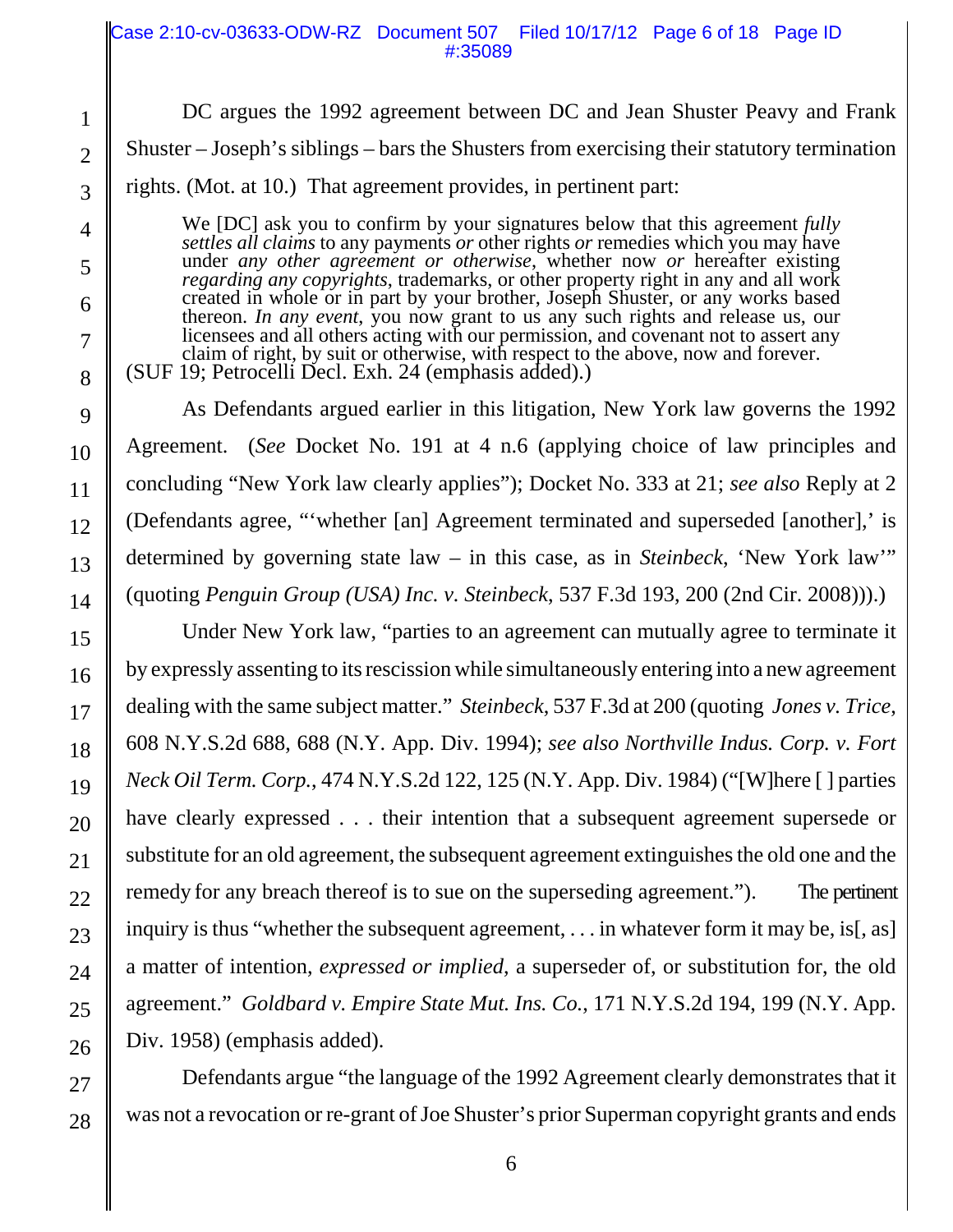## Case 2:10-cv-03633-ODW-RZ Document 507 Filed 10/17/12 Page 7 of 18 Page ID #:35090

the analysis." (Opp'n at 15.) The Court does not share Defendants' view of clarity. With a broad release and all-encompassing language, it would here appear that the 1992 Agreement does indeed aim to supersede all prior agreements between the parties. (*See* SUF 19 ("[T]his agreement *fully settles all claims* to *any payments or other rights or remedies* which you *may have* under *any other agreement or otherwise*, *whether now or hereafter existing* regarding *any copyrights* . . . *in any and all work* created *in whole or in part by your brother, Joseph Shuster.*" (emphasis added)).) Just as it says, the 1992 Agreement "fully settles" all obligations under any and all agreements.

As Defendants themselves acknowledge, "[w]here, as here, a contract's terms are unambiguous, the 'intent of the parties must be determined from their final writing and no parol evidence or extrinsic evidence is admissible.'" (Opp'n at 15 (quoting *Int'l Klafter Co., Inc. v. Cont'l Cas. Co.*, 869 F.2d 96, 100 (2d Cir. 1989))); *see also Duane Reade, Inc. v. St. Paul Fire & Marine Ins. Co.*, 411 F.3d 384, 390 (2d Cir. 2005) ("Whether a contract is ambiguous is a threshold question of law . . . [for] the court.").

Like Defendants, the Court finds no ambiguity in the parties' agreement. Unlike Defendants, however, the Court finds that the 1992 Agreement does in fact settle all prior agreements. As Black's Law Dictionary confirms, "full settlement" is "a settlement and release of all pending claims between the parties." Black's Law Dictionary 1497 (9th ed. 2009). The 1992 Agreement extends such release to "all claims to any payments or other rights or remedies which [the Shusters] may have under any other agreement or otherwise, whether now or hereafter existing regarding any copyrights . . . ." (SUF 19.) Accordingly, the 1992 Agreement not only settled and released all "claims . . . rights [and] remedies" concerning the Shuster copyrights under all prior agreements, but it also extended the release to such rights and remedies as might exist "otherwise." (Id.)

Immediately after so settling all rights, the 1992 Agreement expressly and unambiguously provides: "In any event, you [Shuster's heir] now grant to us any *such rights* and release us, our licensees and all others acting with our permission, and covenant not to assert any claim of right, by suit or otherwise, *with respect to the above*, now and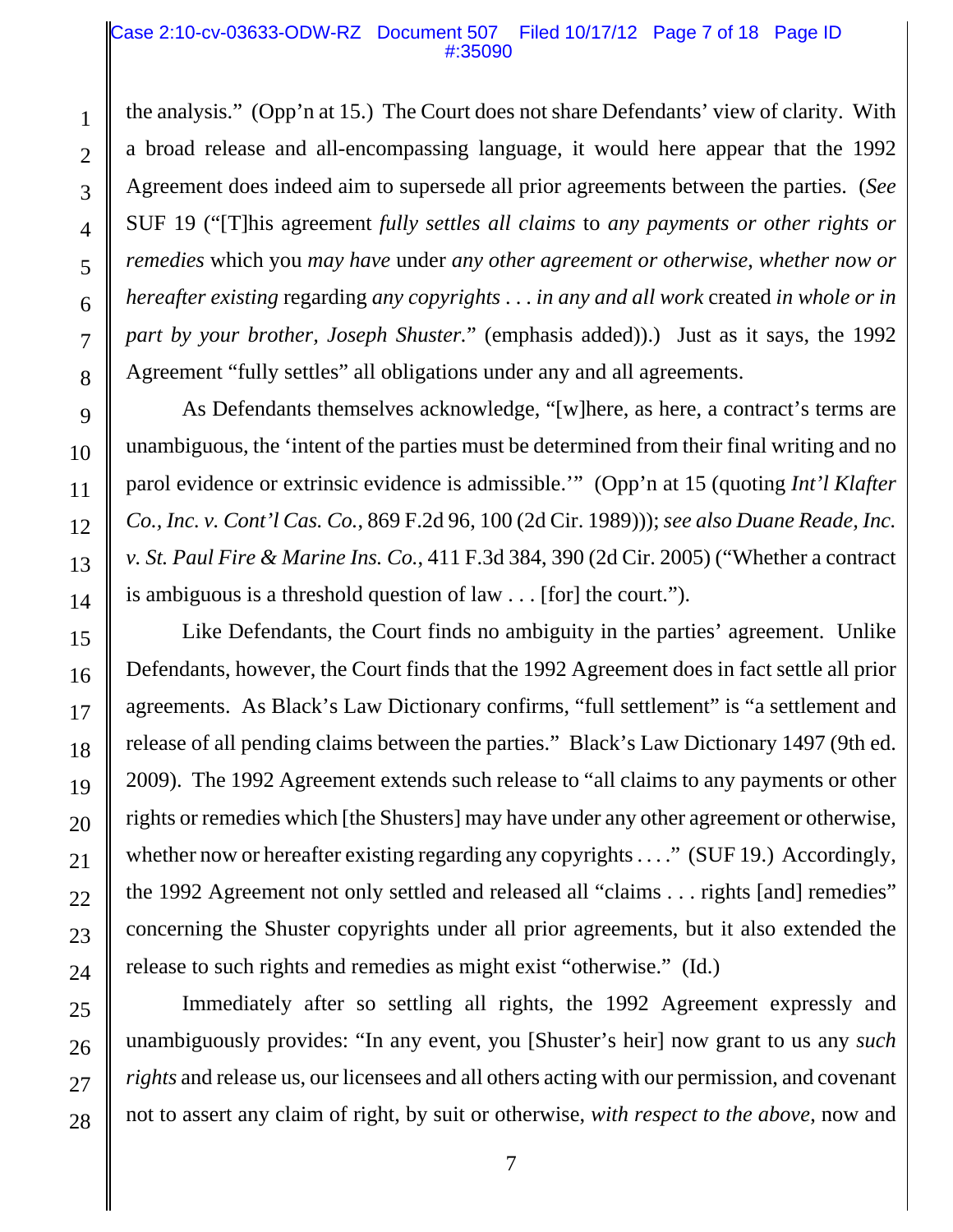## Case 2:10-cv-03633-ODW-RZ Document 507 Filed 10/17/12 Page 8 of 18 Page ID #:35091

forever." (SUF 19; Petrocelli Decl., Exh. 24 (emphasis added).)

Plainly, this subsequent grant deals with the same subject matter settled immediately above (DC's copyright interests). In other words, the 1992 Agreement first settled all claims, and then granted DC "such rights" as were just settled, essentially revoking and regranting all copyright agreements and interest. As New York law recognizes, "parties to an agreement can mutually agree to terminate it by expressly assenting to its rescission while simultaneously entering into a new agreement dealing with the same subject matter." *Steinbeck*, 537 F.3d at 200 (citation omitted); *see also Milne v. Stephen Slesinger, Inc.*, 430 F.3d 1036, 1046 (9th Cir. 2005) (1983 agreement superseding pre-1978 grant "is not subject to termination under section 304(d) because it was not 'executed before January 1, 1978,' as the statute expressly requires").

*Milne* involved the rights to Winnie the Pooh. In 1930, Pooh's author, A.A. Milne, granted his copyright interest in Winnie the Pooh to SSI in exchange for a share of future royalties. 430 F.3d at 1040. In 1983, A.A.'s son, Christopher, re-granted those same rights to SSI and agreed not to pursue termination in exchange for increased royalties. Subsequently, Christopher's daughter Clare attempted to terminate A.A.'s 1930 grant to SSI. The Ninth Circuit held that her father's 1983 contract revoked all pre-1978 grants which might otherwise have been terminable. *Id.* As Defendants note, "[i]n lieu of statutory termination, Christopher agreed to the contractual 'revocation of the [1930] agreement[] in favor of the new agreement, followed by the re-granting (on the same page) of the rights in the Pooh works to SSI.'" (Opp'n at 9 ("*Milne* held there was no longer a 1930 grant to terminate, because the 1983 contract had expressly *revoked* it and expressly *re-granted* the copyrights to SSI." (citation omitted)).)

Relying in part on *Milne*, *Steinbeck* reached a similar conclusion. In 1938, John Steinbeck granted the copyrights in his most popular works to his publisher. After John's death, his termination interest passed by statute to his widow Elaine and his children. *Steinbeck*, 537 F.3d at 196, 203. Though Elaine did not hold the majority share of John's termination interest in 1994 necessary to terminate, as successor by will to John's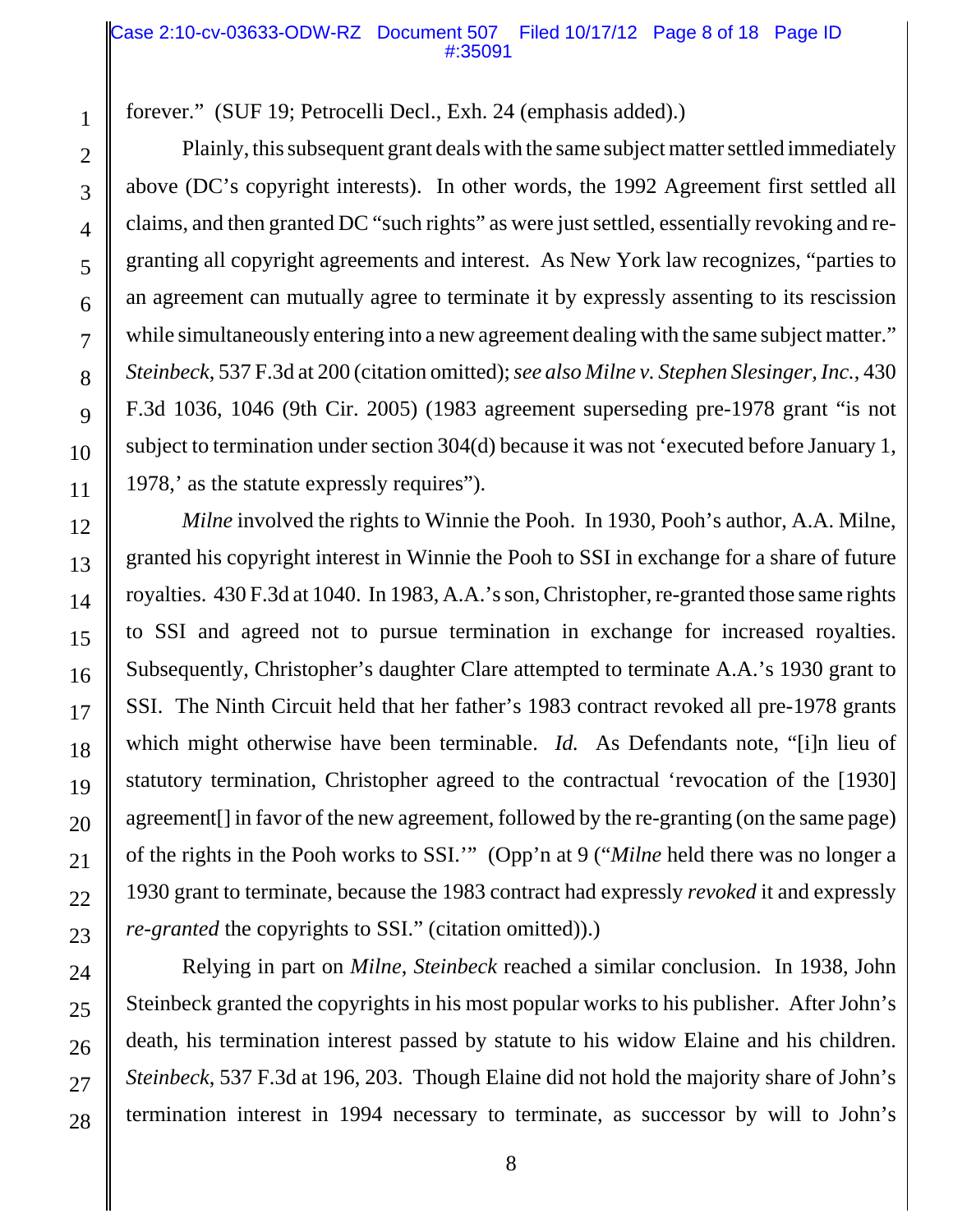#### Case 2:10-cv-03633-ODW-RZ Document 507 Filed 10/17/12 Page 9 of 18 Page ID #:35092

copyrights, she entered into an agreement with the publisher superseding the 1938 agreement in exchange for increased royalties and other benefits. John's children subsequently served a notice to terminate the 1938 grant, arguing Elaine's 1994 agreement was an "agreement to the contrary" because it had the effect of depriving them of their termination rights. Finding against the children, the Second Circuit found it improper to read the prohibition on "'agreement[s] to the contrary' so broadly that it would include any agreement that has the effect of eliminating a termination right." *Id.* at 202 (noting heirs can "threaten (or . . . make good on a threat) to exercise termination rights and extract more favorable terms from early grants of an author's copyright," but they do not have "more than one opportunity, between them, to use termination rights to enhance their bargaining power or to exercise them.").

Pointing in opposition to *Classic Media, Inc. v. Mewborn*, 532 F.3d 978 (9th Cir. 2008), Defendants argue the "Ninth Circuit emphasized that Mewborn's 1978 agreement, unlike [that] in *Milne*, did not '*expressly* revoke the earlier … assignments.'" (Opp'n at 11 (quoting *Mewborn*, 532 F3d at 989).) In *Mewborn*, the Ninth Circuit upheld a termination notice regarding the novel "Lassie Come Home." In 1976, the author's daughter, Mewborn, assigned her share of Lassie rights to the publisher. *Id.* at 980. In 1978, she signed a second contract, which purported to assign additional copyrights. *Id.* at 981. In 1996, Mewborn served a termination notice of her 1976 grant. The publisher sued, claiming the 1978 grant "superseded" the 1976 grant and cannot be terminated. Finding *Milne* inapplicable, the Ninth Circuit upheld the termination and rejected the publisher's attempt to re-characterize the 1978 grant as a "revocation and re-grant." *Id.* at 989.

Contrary to Defendants' assertion, however, the Ninth Circuit did not rest its decision on the lack of an express revocation of earlier agreements. *See id.* at 989 ("Because we conclude that the 1978 Assignment did not expressly *or impliedly* transfer Mewborn's termination right as to the 1976 Assignment . . . , the district court improperly concluded that the 1978 Assignment included a grant of Mewborn's termination right."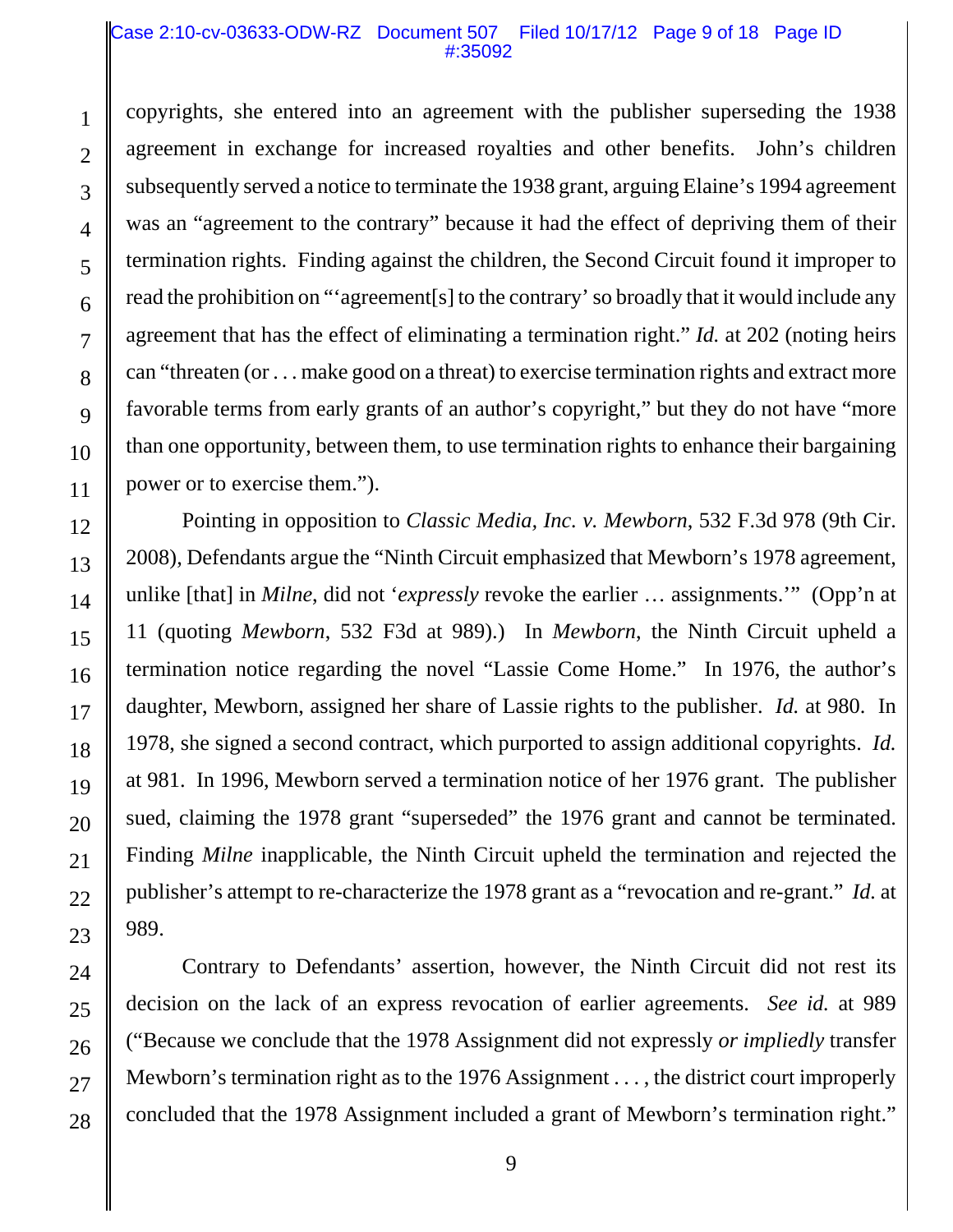### Case 2:10-cv-03633-ODW-RZ Document 507 Filed 10/17/12 Page 10 of 18 Page ID #:35093

(emphasis added)). Rather than revoke and supersede prior agreements, the Ninth Circuit found that the "1978 Assignment simply assigned to Classic's predecessor-in-interest the additional enumerated rights that Mewborn had not assigned in 1976." *Id.*

Such is not the case here. The broad and all-encompassing language of the 1992 Agreement unmistakably operates to supersede all prior grants. (*See* Petrocelli Decl. Exh. 24.) Unlike *Mewborn*, where the post-1978 agreement transferred rights "in addition to" those transferred in pre-1978 grants, the 1992 Agreement deals squarely with the same subject matter as the parties' earlier agreements, settling and displacing "all claims . . . . under any agreement" "or otherwise" related to "any and all" works "created in whole or in part by . . . Joseph Shuster." (UF 19.) Unlike the heirs in *Mewborn*, moreover, Jean and Frank were aware of the Copyright Act's termination rights when they bargained for and entered into the 1992 Agreement. (*See* UF 17, 21, 22.) As DC points out, "the fact that Jean and Frank were able to obtain hundreds of thousands of dollars in benefits . . . shows that *Mewborn*'s concerns about [the heirs'] ignorance are inapt here." (Mot. at 17.)

Defendants insist "the [1992] agreement does not even mention Superman or Joseph Shuster's key 1938 Grant and subsequent Superman grants." (Opp'n at 12.) Surely Defendants recognize that "any and all work created in whole or in part by . . . Joseph Shuster" necessarily includes his most famous creation, Superman. And, just as clear, once a party seeks to supersede all prior agreements, that party need not specifically list every superseded agreement, lest that party forget one such agreement and thus leave open the door for subsequent disputes. Indeed, Defendants' own expansive language that the 1992 Agreement does not mention "Joseph Shuster's key 1938 Grant *and subsequent Superman grants*" counsels in favor of all-encompassing language.

It bears noting here that, as one New York court put it, "while the question of whether a substituted agreement effects a discharge of a prior agreement constitutes a triable issue of fact if the opponent offers relevant extrinsic evidence, such an issue of fact does not arise when the opponent offers no evidence as to the parties' intent in making the agreement." *Callanan Indus, Inc. v. Micheli Contracting Corp.*, 508 N.Y.S.2d 711, 712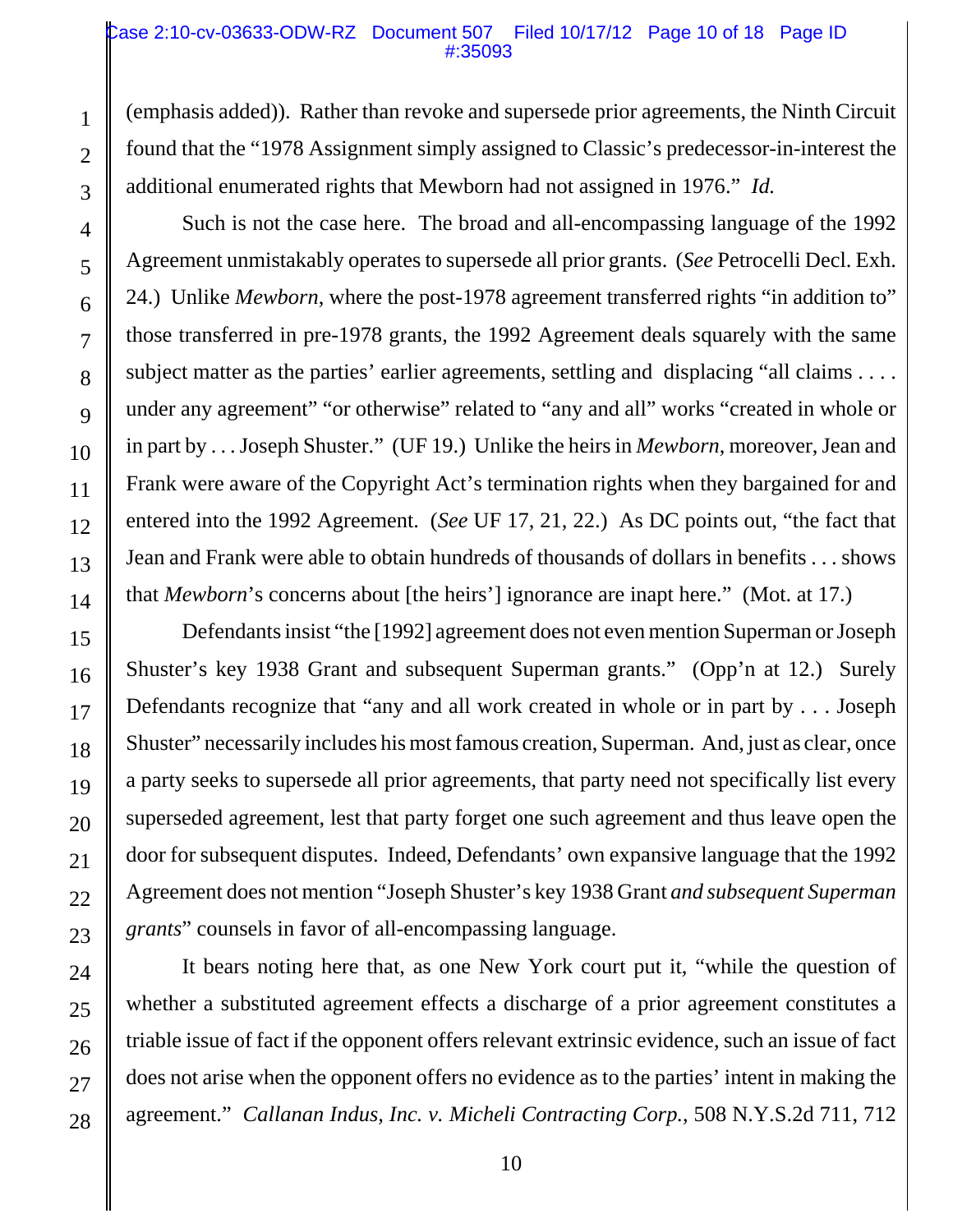(N.Y. App. Div. 1986) (citations omitted).

As in *Callanan*, although Defendants have alleged in conclusory terms that they did not intend for the 1992 Agreement to discharge and supersede all prior copyright grants, they have offered no evidence in support of that conclusion. Nor, indeed, have Defendants even controverted the facts alleged in Plaintiff's moving papers with anything other than "patently insufficient" general denials. *Id.*; *see also Celotex Corp. v. Catrett*, 477 U.S. 317, 323–24 (1986) (explicating the parties' relative burdens on summary judgment).

To the extent Defendants argue "the 1992 Agreement by Frank and Jean cannot bar the Shuster Executor's exercise of his termination rights" (Opp'n at 8), they are wrong. As noted in *Steinbeck*, "nothing in the statute suggests that an author or an author's statutory heirs are entitled to more than one opportunity, between them, to use termination rights to enhance their bargaining power or to exercise them." 537 F.3d at 204.

Jean Peavy, Joseph Shuster's sister and sole heir, entered into the 1992 Agreement (along with Frank) which renegotiated the terms of the parties' prior agreements to her and Frank's benefit. By taking advantage of this opportunity, she exhausted the single opportunity provided by statute to the Shuster heirs to revisit the terms of Shuster's original grants of his copyrights. As in *Milne*, Defendants "present[] no authority suggesting that Congress designed the statutory termination provisions to prevent parties from agreeing to a simultaneous revocation and new grant of rights." *Milne*, 430 F.3d at 1046–47 ("Certainly with regard to [*Milne*], [the heir's] concerns are unfounded. The 1983 agreement came about some seven years after the copyright owner felt empowered to exercise his right of termination under the 1976 Copyright Act, and after he was able to assess the works' value over the course of more than five decades.").

Similarly here, the 1992 Agreement came about several years "after the copyright owner felt empowered to exercise his right of termination under the 1976 Copyright Act . . . ." *Id.* Joseph Shuster, who himself passed away in 1992, never terminated his prior grants of the Superman copyrights to DC. And, by entering into the 1992 Agreement – which increased Frank and Jean's payments – the heirs essentially struck a deal that binds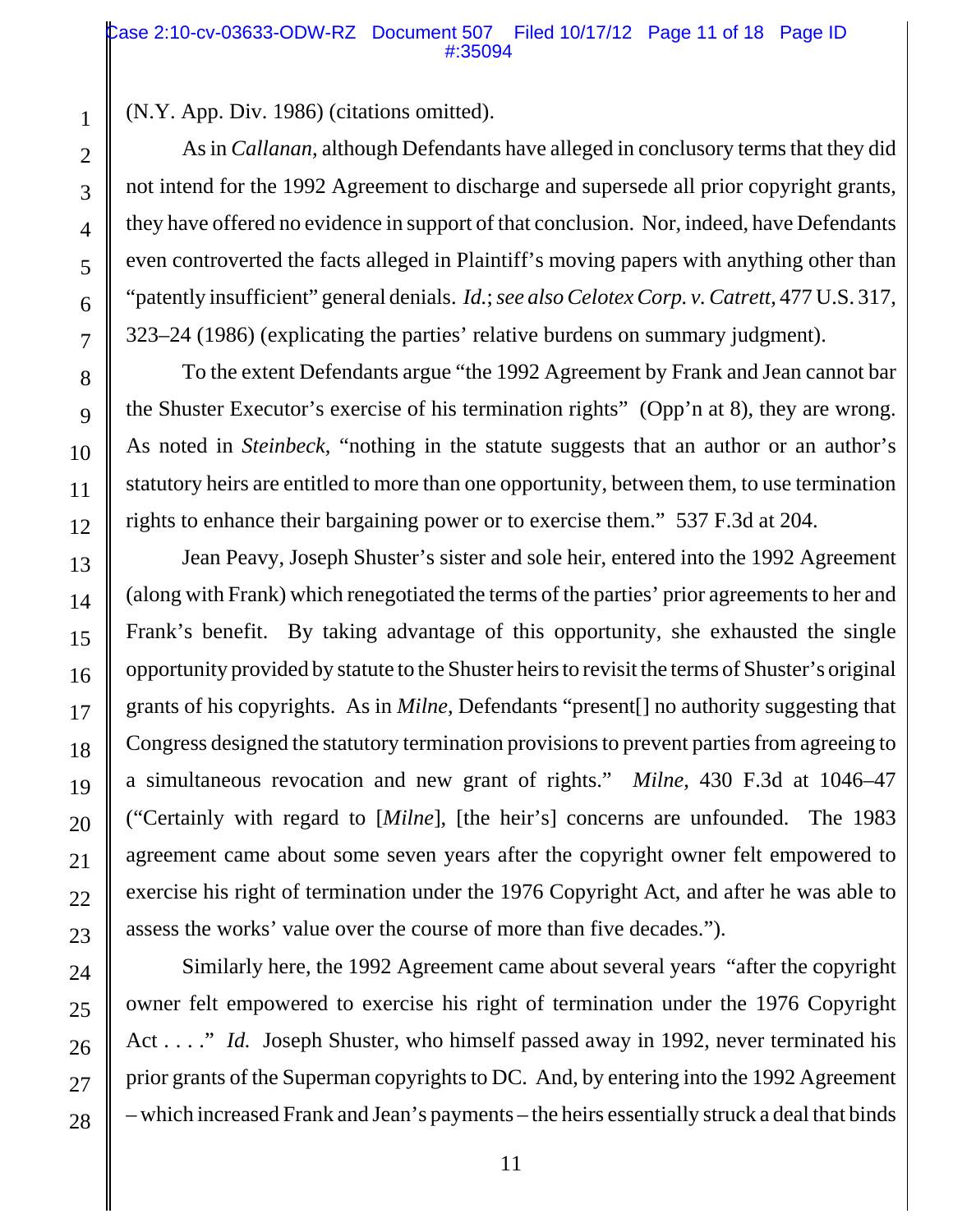## Case 2:10-cv-03633-ODW-RZ Document 507 Filed 10/17/12 Page 12 of 18 Page ID #:35095

all other heirs. *See Steinbeck*, 537 F.3d at 202. ("Once the termination right is extinguished, it is extinguished with respect to all parties holding a termination interest, whether or not they agreed to its exercise." $)$ .<sup>1</sup>

4 5

6

7

1

2

3

Defendants next argue that an author or his estate may exercise termination rights "notwithstanding any agreement to the contrary  $\dots$  17 U.S.C. § 304(c)(5)." (Opp'n at

- 8 ("Thus, any agreement that purports to waive, settle or limit the termination right is
- 
- unenforceable.").) Such argument was previously considered and rejected in *Steinbeck*:
	- We do not read the phrase 'agreement to the contrary' so broadly that it would include any agreement that has the effect of eliminating a termination right. To do so would negate the effect of other provisions of the Copyright Act that explicitly contemplate the loss of termination rights. . . . Moreover,
- the 1994 Agreement did not divest the Steinbeck Descendants of any termination right under section 304(d) when the parties entered into that agreement. In 1994, only 17 U.S.C. § 304(c) provided a termination right-section 304(d) would not become effective for another four years. It is undisputed that the Steinbeck Descendants could not have exercised their termination rights in 1994 because they lacked more than one-half of the author's termination interest. As of 1994, then, the agreement . . . did not deprive the Steinbeck Descendants of any rights they could have realized at that time. None of the parties could have contemplated that Congress would create a second termination right four years later. Had Elaine Steinbeck not entered into the 1994 Agreement, the section 304(c) termination right would have expired, and Penguin would have been bound only by the 1938 Agreement for the duration of the copyright terms absent (as ultimately happened) Congressional action. *We cannot see how the 1994 Agreement could be an 'agreement to the contrary' solely because it had the effect of eliminating termination rights that did not yet exist.*
	- *Steinbeck*, 537 F.3d at 202–03 (emphasis added).

 The same holds true here. In 1992, when Joseph Shuster passed away and his heirs entered into the 1992 Agreement, "neither the parties to the 1992 Agreement, nor anybody

else, held a termination right  $\dots$ ." (Opp'n at 16.) As of 1992, then, "the agreement

entered into by [Jean and Frank] did not deprive the [Shuster heirs] of any rights they could

- have realized at that time." *Steinbeck*, 537 F.3d at 203. Nor, of course, could the parties
- <sup>1</sup> To the extent Defendants believe Jean and Frank struck a bad deal, "merely increas[ing] their pension from \$5,000 to \$25,000," it is not this Court's place to renegotiate the parties' contracts, notwithstanding Defendants' objection that "this small sum bears no relation to the value of Superman." (Opp'n at 17.)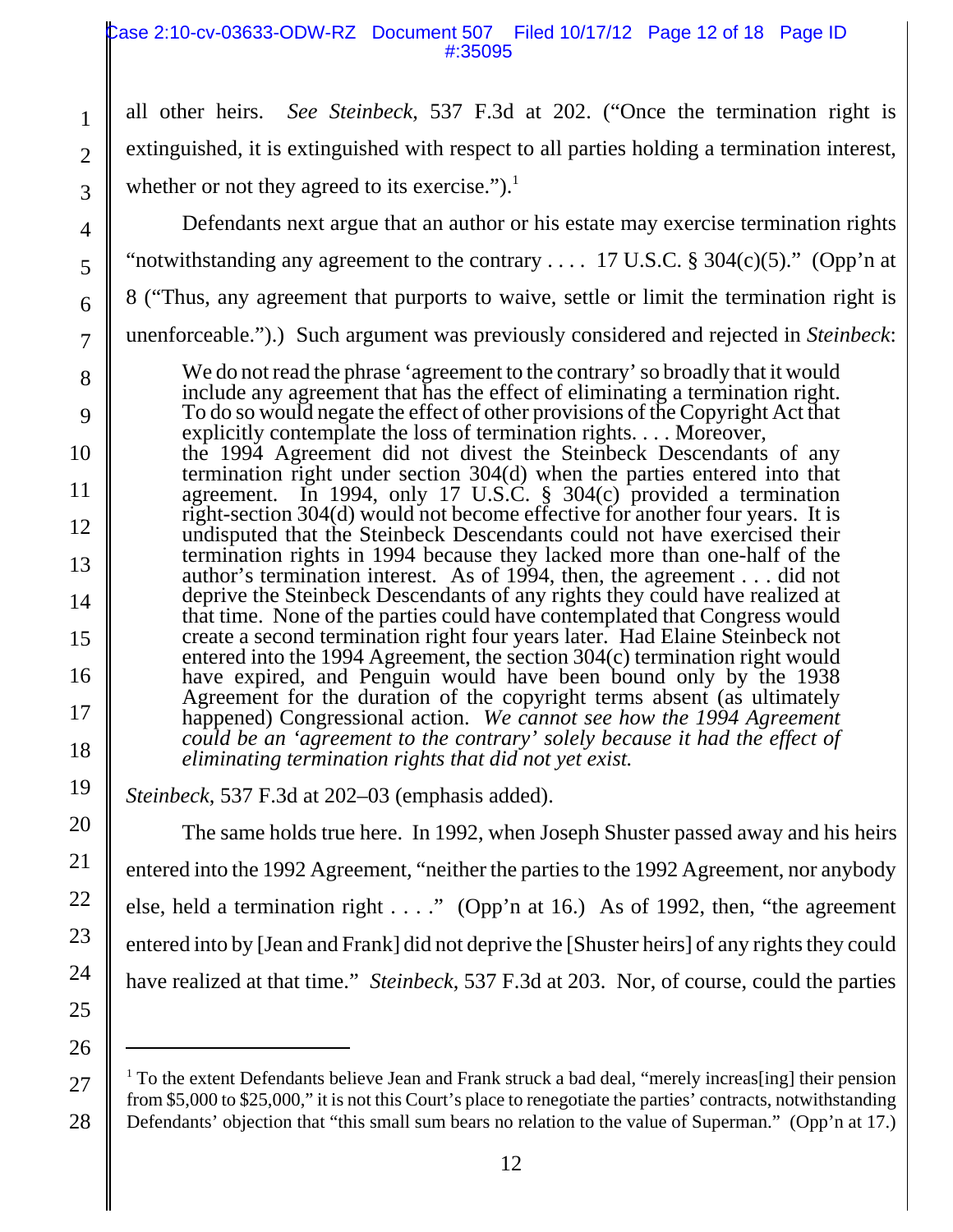## Case 2:10-cv-03633-ODW-RZ Document 507 Filed 10/17/12 Page 13 of 18 Page ID #:35096

have contemplated that Congress would create a second termination right six years later. In short, this Court agrees with *Steinbeck*'s reasoning that the 1992 Agreement is not "an 'agreement to the contrary' solely because it had the effect of eliminating termination rights that did not yet exist." *Id.*

Defendants contend "DC's motion is defective [because] it fails to address most of Defendants' affirmative defenses to DC's claims, preventing summary judgment in DC's favor, while permitting summary judgment against DC on its erroneous legal theories." (Opp'n at 2.) The Court disagrees. It is not Plaintiff's duty to disprove Defendants' affirmative defenses, but rather, it is Defendants who bear the burden of proving the applicability of their affirmative defenses. *See, e.g.*, *Clark v. Capital Credit & Collection Servs.*, 460 F.3d 1162, 1177 (9th Cir. 2006) (noting that a defendant bears the burden of proof at summary judgment with respect to affirmative defenses); *c.f. Digital Control Inc. v. McLaughlin Mfg. Co., Inc.*, 248 F. Supp. 2d 1019, 1023–24 (W.D. Wash. 2003) ("Since the affirmative defense of obviousness is Defendant's burden, by failing to challenge the issue on summary judgment, Defendant fails to raise a genuine issue of material fact.").

In sum, the Court finds that the 1992 Agreement, which represented the Shuster heirs' opportunity to renegotiate the prior grants of Joe Shuster's copyrights, superseded and replaced all prior grants of the Superman copyrights. The 1992 Agreement thus represents the parties' operative agreement and, as a post-1978 grant, it is not subject to termination under 17 U.S.C. § 304(d).

# *Majority Interest*

Section 304(d) of the Copyright Act provides that a termination notice must be served "by the person or persons who . . . own and are entitled to exercise a total of more than one-half of [an] author's termination interest" and "shall be signed by the [requisite] number and proportion of the owners." (Mot. at 18 (quoting 17 U.S.C. §§ 304(d)(1), (c)(1)–(4))); *see also Steinbeck*, 537 F.3d at 202 (recognizing that author's heirs "could not have exercised their termination rights" if "they lacked more than one-half of the author's termination interest" at the time their notice was served).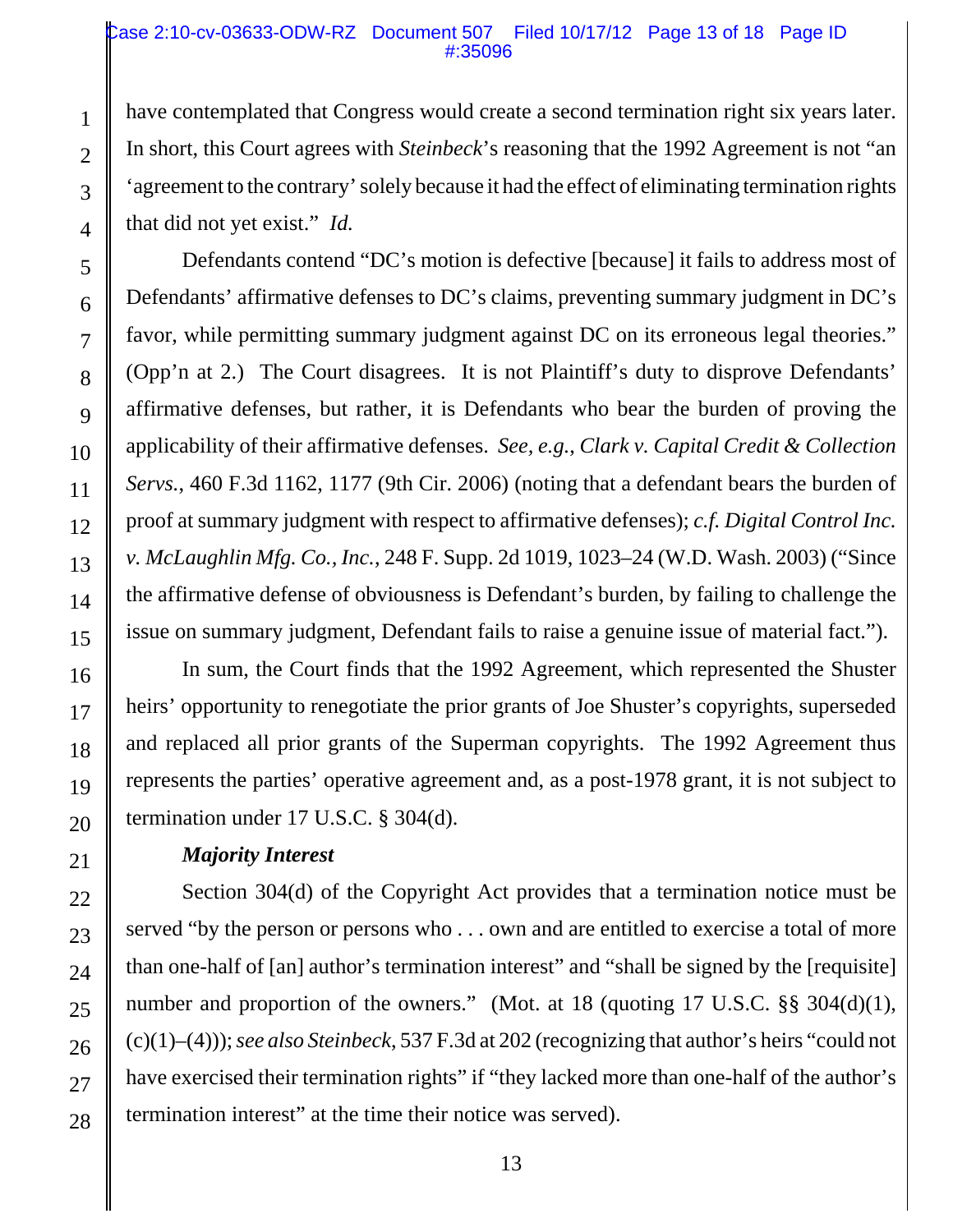## Case 2:10-cv-03633-ODW-RZ Document 507 Filed 10/17/12 Page 14 of 18 Page ID #:35097

DC contends "[a]ccording to the Shuster heirs' written contracts and deposition admissions, the Estate owned 0% of Shuster's putative termination interest when the Estate served the [Termination] Notice." (Mot. at 18.) In 2001, after all, the Shusters had "transfer[red] and assign[ed] . . . all current and future rights, claims, title, copyrights and interests" in "Joe Shuster's creations" to the Pacific Pictures Joint Venture with Marc Toberoff. (UF 31.) In 2003, the Estate "confirm[ed]" these rights included any "copyright termination interest in 'Superman' pursuant to Section 304(d) of the U.S. Copyright Law." (UF 32.) Mark Warren Peary even admitted under oath that he understood when he signed the agreement "that all of [ ] Joe Shuster rights, termination rights, to the extent they existed, were being transferred and assigned to the venture just as it says." (UF 33.)

Defendants contend "copyrights recaptured pursuant to a termination notice cannot be anticipatorily transferred to anyone prior to the service of a termination notice, and can be transferred only to the grantee [i.e., DC] or its successor before 'the effective date of the termination' – here, October 26, 2013." (Opp'n at 18 (quoting 17 U.S.C.  $\S 304(c)(6)(D)$ ).) Thus, argue Defendants, "as a pure matter of law, the 2001/2003 [Pacific Pictures Corporation] PPC Agreements – pre-dating both the effective date and the service of the Shuster Executor's termination notice – could not and did not transfer the prospective copyrights to be recovered by the Shuster Termination." (Opp'n at 18.)

DC argues Defendants must be held accountable for entering into these agreements, notwithstanding their illegality. (Reply at 8 ("This illegality defense fails for two reasons.").) First, although defendants say the Pacific Pictures contracts "did not transfer the prospective copyrights to be recovered by the Shuster Termination," Peary testified under oath, and without any objection, that the 2001 contract "transferr[ed] and assign[ed] to the venture" "all of the Joe Shuster rights, termination rights, to the extent they existed . . . ." (Reply at 8 (citations omitted).) "The 2003 agreement reaffirmed the 2001 Agreement [and] [t]hese admissions and facts are fatal to defendants' defense." (Id.)

While the Court finds problematic Defendants' conduct – especially their failure to inform the copyright office of agreements which they themselves believed would affect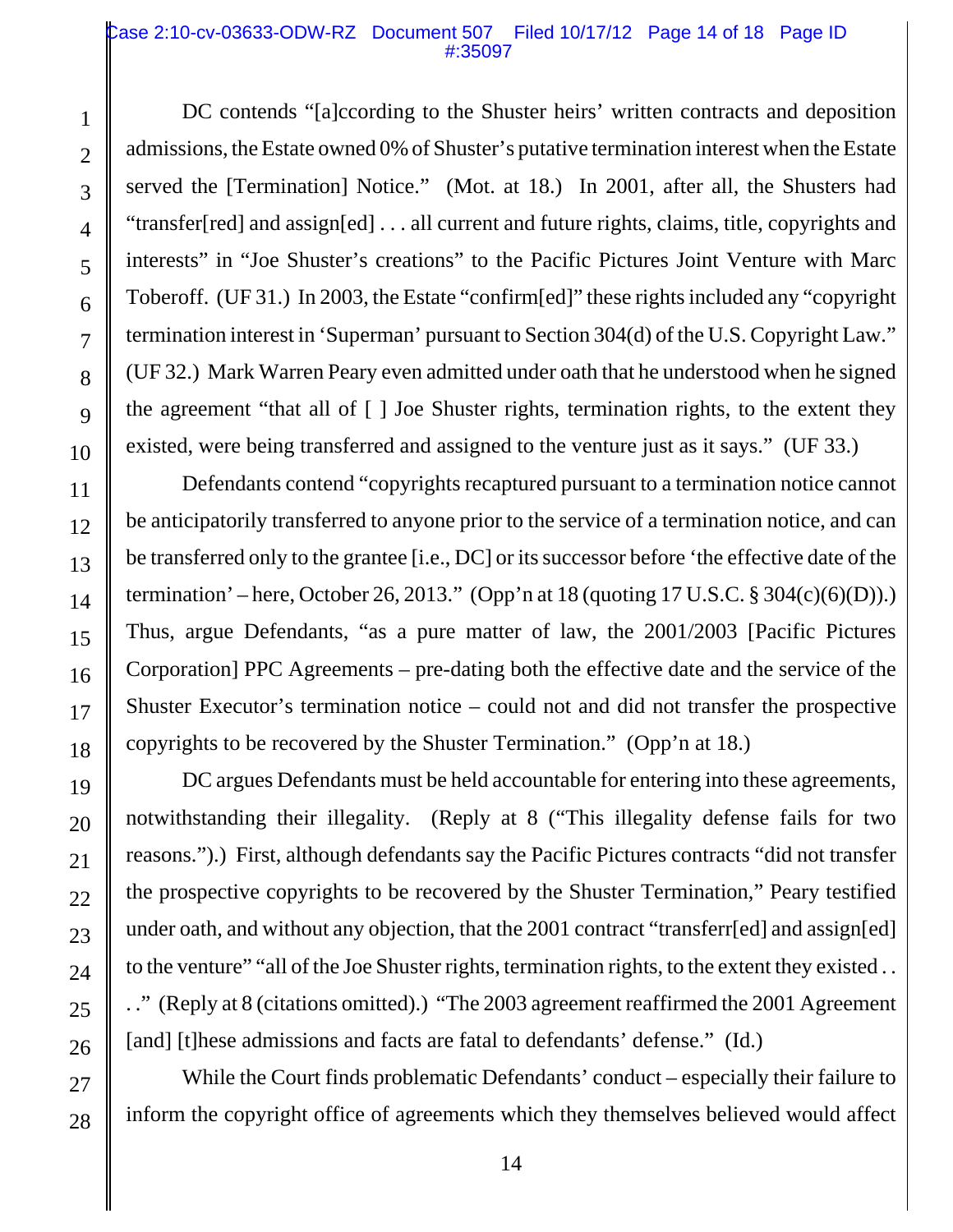## Case 2:10-cv-03633-ODW-RZ Document 507 Filed 10/17/12 Page 15 of 18 Page ID #:35098

ownership of the subject copyrights – these agreements do not alter the fact that the "right to serve the Shuster Termination could not have been transferred to PPC." (Opp'n at 18 ("No contract with PPC could create a new statutory class eligible or required to sign a termination notice. Only the signature of Mr. Peary, the Shuster Executor, was required and allowed by statute. 17 U.S.C.  $\S 304(c)(4)$ .").) Thus, although Defendants may have believed that their contracts transferred the Shuster heirs' termination rights, those agreements did not and, indeed, could not have done so.

Second, DC argues Defendants fail "to address the public-policy rule that they may not assert the illegality of their own contracts as a defense." (Reply at 8 ("Like a swindler who induces a minor to sign a contract, [D]efendants cannot claim their contracts are illegal to avoid liabilities they create.").) While that may be so, the Court does not believe that estoppel is applicable here. In fact, were the Court to hold Defendants to their contracts (and find they lacked the majority interest necessary to terminate), it would essentially rewrite copyright law, allowing parties to traffic in future rights. *See Milne*, 430 F.3d at 1047 (law "prohibit[s] a new grant of rights terminated by statute until after the effective date of termination – to avoid trafficking in future interests" by third parties). The Court thus finds the agreements did not transfer ownership of the subject copyrights, and that Defendants retained the requisite majority share.

# *Statutory Right to Terminate*

The 1998 Copyright Term Extension Act allows an "author's executor" to terminate when the "[t]ermination rights provided for in subsection (c) have expired on or before the effective date of the [CTEA]" – October 27, 1998 – and the author "has not previously exercised such termination right." (Mot. at 21 (quoting 17 U.S.C. § 304(d)) ("The Shuster Estate – formed by Peary, as its executor, in 2003 – relies on this provision to terminate, but § 304(d) has no application here.").) DC argues "[b]y its plain language, § 304(d) applies only where the window for exercising a termination right under the 1976 Copyright Act opened and closed  $-i.e.,$  'expired' – and an author or statutory heir failed to terminate during that window. It does not apply where [as here] an author died while the window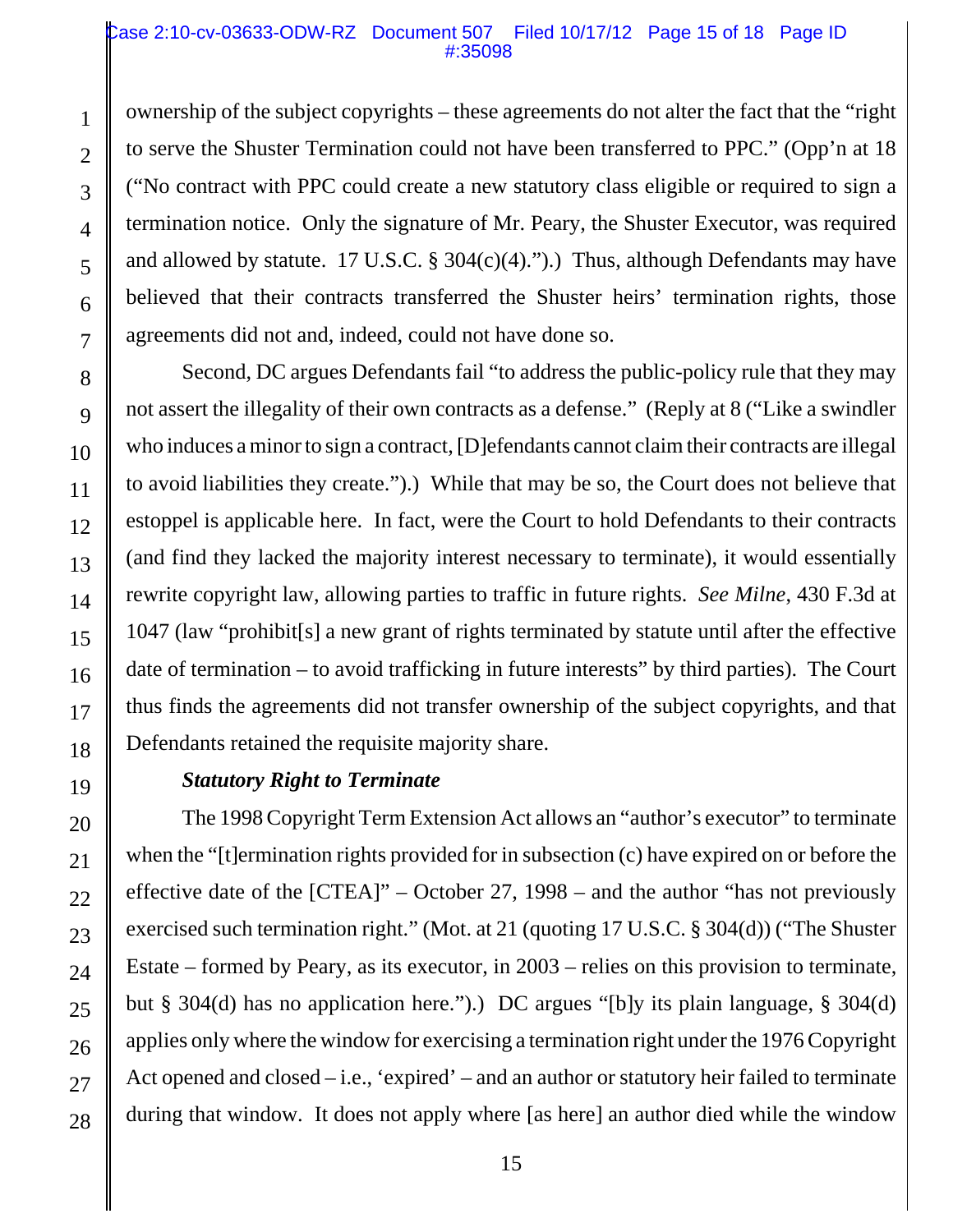was open without terminating, without leaving a statutory heir, and when his sole heir, Jean, fully resolved his estate in 1992." (Id. at 22.)

Given the Court's finding that the 1992 Agreement bars termination, as well as the perfunctory briefing of the issue, the Court will not explore the matter at this time.

# *Third Claim*

DC argues it is entitled to summary judgment on its Third Claim, contending "Defendants' consent agreements violate section  $304(c)(6)(D)$  of the Copyright Act by (i) purporting to assign the Shusters' copyright interests to Pacific Pictures before the effective termination date in 2013, and (ii) barring the Shusters from making any deal with DC without Toberoff's and the Siegels' consent." (Reply at 10.)

1

2

3

4

5

6

7

8

9

10

11

12

13

14

15

16

17

18

19

20

21

22

23

24

25

26

Section  $304(c)(6)(D)$  provides:

A further grant, or agreement to make a further grant, of any right covered by a terminated grant is valid only if it is made after the effective date of the termination. As an exception, however, an agreement for such a further grant may be made between the author or [his heirs] and the original grantee or [its successor], after the notice of termination has been served  $\dots$ 

# 17 U.S.C. § 304(c)(6)(D).

As such, between November 10, 2003 (when the Notice was served) and October 26, 2013 (its effective date), DC was and is the only party that may enter into an agreement with the Shuster heirs regarding the Superman rights sought to be recaptured. (Mot. at 23 ("Section  $304(c)(6)(D)$  not only bars third parties like Toberoff from 'trafficking in future [copyright] interests,' *Milne*, 430 F.3d at 1047, it protects original grantees who, like DC, spent decades developing and promoting the copyrighted property.")). As DC points out, "Congress described this right in the original grantee's favor as 'in the nature of a right of 'first refusal.'" (Mot. at 23 (quoting H.R. REP. NO. 94-1476 at 127).) In *Milne*, the Ninth Circuit reviewed the statutory text and legislative history, and confirmed that Section 304(c)(6)(D) "give[s] the original grantee a competitive advantage over third parties" akin to a "right of 'first refusal.'" 430 F.3d at 1047.

27

 $1/1$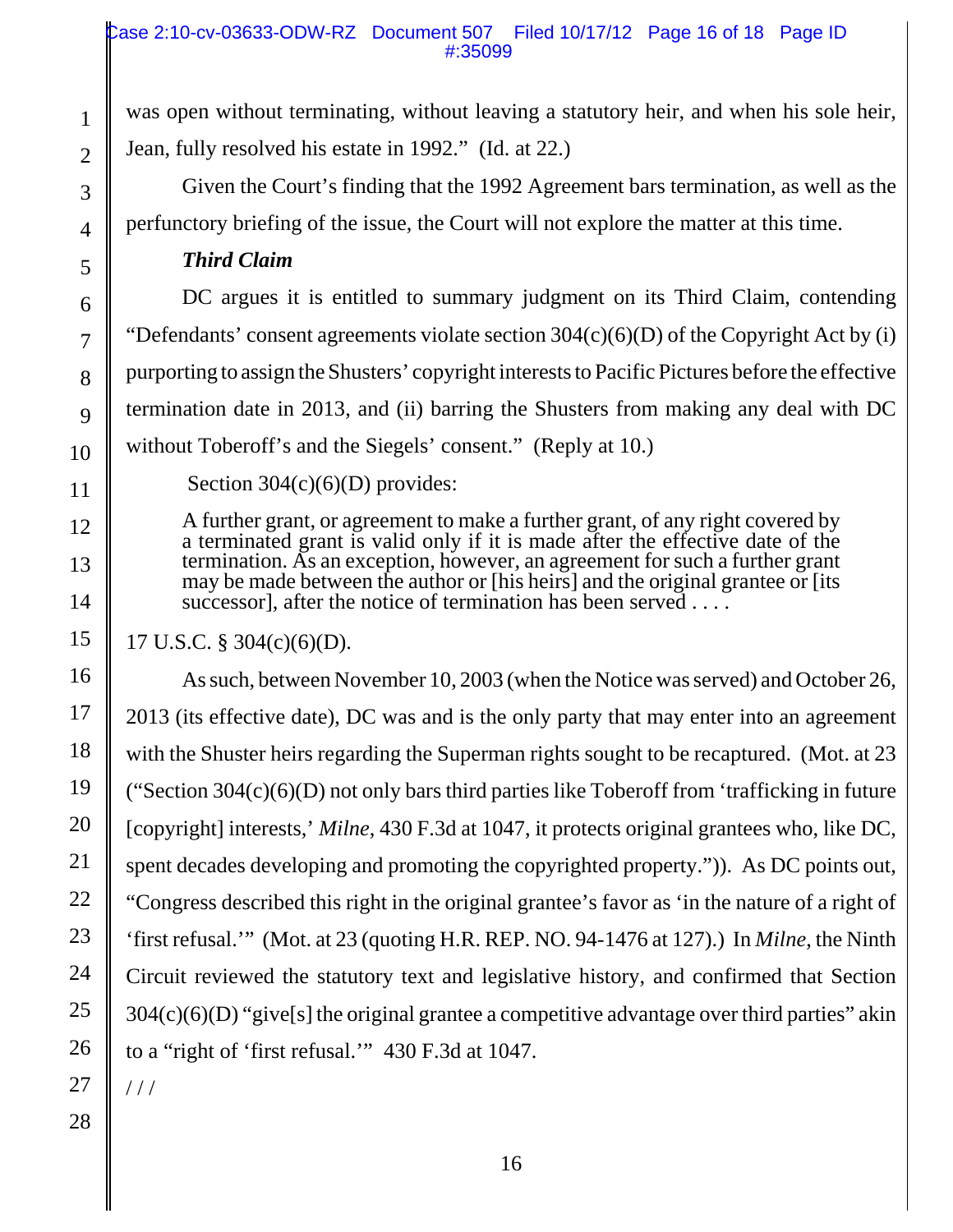# Case 2:10-cv-03633-ODW-RZ Document 507 Filed 10/17/12 Page 17 of 18 Page ID #:35100

Defendants concede that "copyrights recaptured pursuant to a termination notice cannot be anticipatorily transferred to anyone prior to the service of the termination notice, and can be transferred only to the grantee or its successor before 'the effective date of the termination' – here, October 26, 2013." (Opp'n at 18 (quoting  $17 \text{ U.S.C. }$  \$304(c)(6)(D)).)

The Court further agrees with Defendants that, "as a pure matter of law, the 2001/2003 PPC Agreements – pre-dating both the effective date and the service of the Shuster Executor's termination notice – *could not* and did not transfer the prospective copyrights to be recovered by the Shuster Termination." (Opp'n at 18 (emphasis added).) Such is the declaration DC seeks by this, its Third Claim.<sup>2</sup>

Defendants do not dispute that they entered into multiple agreements purporting to grant and otherwise encumber rights covered by a (to be) terminated grant; indeed, they agree that those agreements are void insofar as they aim to transfer the subject copyrights. (*See* Opp'n at 18.) Those agreements run afoul of 17 U.S.C. § 304(c)(6)(D) as well and, accordingly, are hereby deemed invalid.

15 16 17 / / /

/ / /

/ / /

 $//$ 

/ / /

 $//$ 

/ / /

/ / /

1

2

3

4

5

6

7

8

9

10

11

12

13

14

27 28

<sup>&</sup>lt;sup>2</sup> The Court finds curious Defendants' argument that section  $304(c)(6)(D)$  "does not state that 'a [third party] grant is valid only if negotiated after the termination date.'" (Opp'n at 22 (citation omitted).) For one, DC does not base its Third Claim on Defendants' negotiations, but rather on Defendants' finalized agreements. That section, moreover, *does* in fact state that a third party grant agreement "is valid only if it is *made after* the effective date of termination." § 304(c)(6)(D) (emphasis added). And, finally, it is beyond dispute that the subject agreements at issue here were *made* well *before* the termination date.